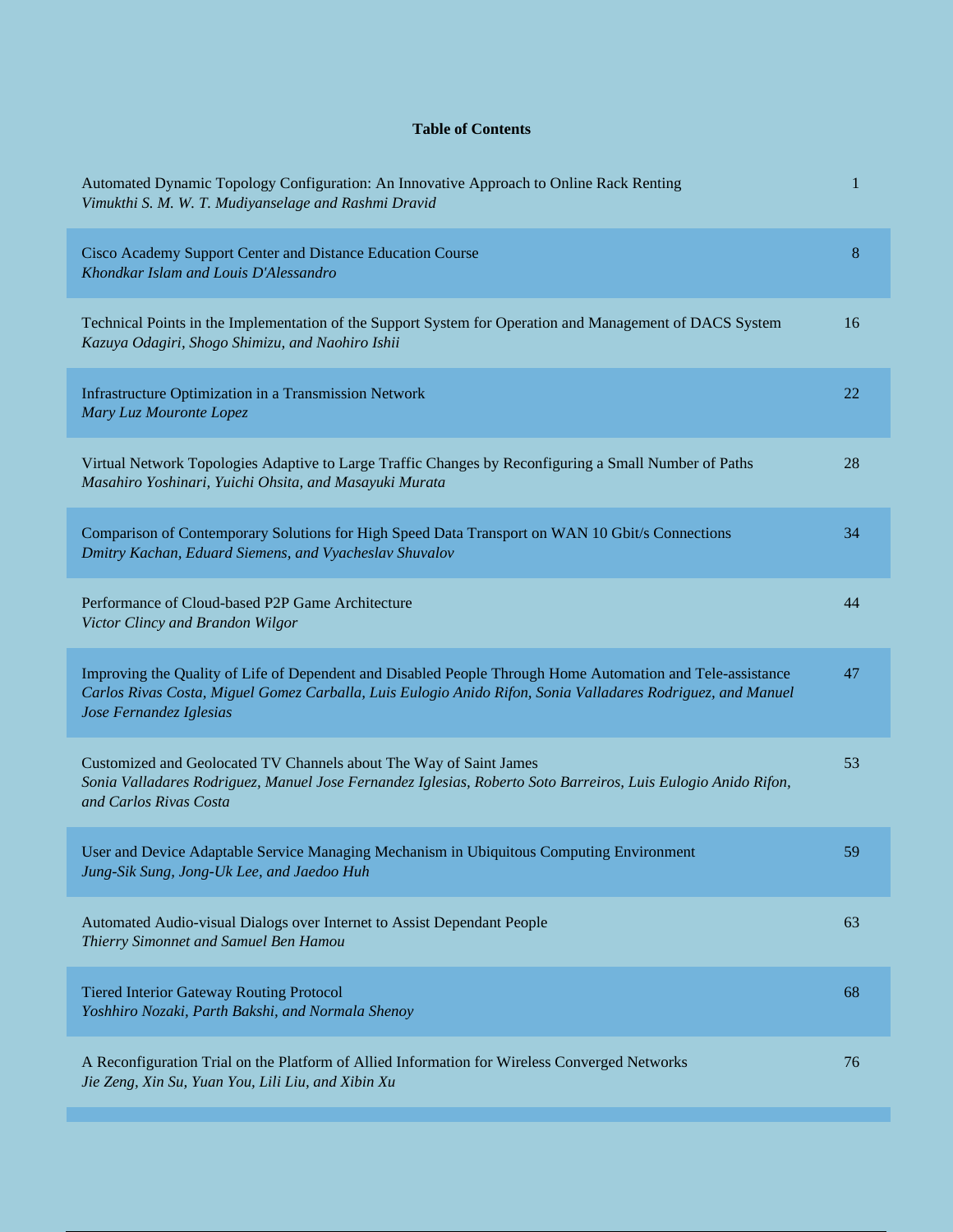| Optimization of Overlay QoS Constrained Routing and Mapping Algorithm for Virtual Content Aware networks<br>Radu Dinel Miruta and Eugen Borcoci                                                   | 81  |
|---------------------------------------------------------------------------------------------------------------------------------------------------------------------------------------------------|-----|
| Electric-Vehicle-based Ad Hoc Networking and Surveillance for Disaster Recovery-Proposal of Three-<br>Dimensional Mobile Surveillance Using Electric Helicopters<br>Kenichi Mase and Takuya Saito | 87  |
| Resilience of a Network Service System: Its Definition and Measurement<br>Junwei Wang, Kazuo Furuta, and Wenjun Zhang                                                                             | 95  |
| Survey on Survivable Virtual Network Embedding Problem and Solutions<br>Sandra Herker, Ashiq Khan, and Xueli An                                                                                   | 99  |
| The Impact Of Extra Traffic On The Control Channel Over The Performance Of CCA Applications<br>Iallen Gabio de Sousa Santos, Felipe Eduardo N. Mazullo, and Andre Castelo Branco Soares           | 105 |
| Different Scenarios of Concatenation at Aggregate Scheduling of Multiple Nodes<br>Ulrich Klehmet and Kai-Steffen Hielscher                                                                        | 111 |
| Full Dedicated Optical Path Protection in the WDM Mesh Networks without Wavelength Conversion<br>Stefanos Mylonakis                                                                               | 117 |
| Security Attack based on Control Packet Vulnerability in Cooperative Wireless Networks<br>Ki Hong Kim                                                                                             | 123 |
| Codebook Subsampling and Rearrangement Method for Large Scale MIMO Systems<br>Tianxiao Zhang, Xin Su, Jie Zeng, Limin Xiao, Xibin Xu, and Jingyu Li                                               | 129 |
| A Power-Aware Real-Time Routing Mechanism for Wireless Sensor Networks<br>Mohamed Aissani, Sofiane Bouznad, Badis Djamaa, and Ibrahim Tsabet                                                      | 134 |
| Mobility-based Greedy Forwarding Mechanism for Wireless Sensor Networks<br>Riad Kouah, Mohamed Aissani, and Samira Moussaoui                                                                      | 140 |
| Evaluation of Data Center Network Structures Considering Routing Methods<br>Yuta Shimotsuma, Yuya Tarutani, Yuichi Ohsita, and Masayuki Murata                                                    | 146 |
| Economically Efficient Interdomain Overlay Network Based on ISP Alliance<br>Xun Shao, Go Hasegawa, Yoshiaki Taniguchi, and Hirotaka Nakano                                                        | 153 |
| Evaluation of Reliable Multicast Implementations with Proposed Adaptation for Delivery of Big Data in Wide<br><b>Area Networks</b>                                                                | 160 |

*Aleksandr Bakharev and Eduard Siemens*